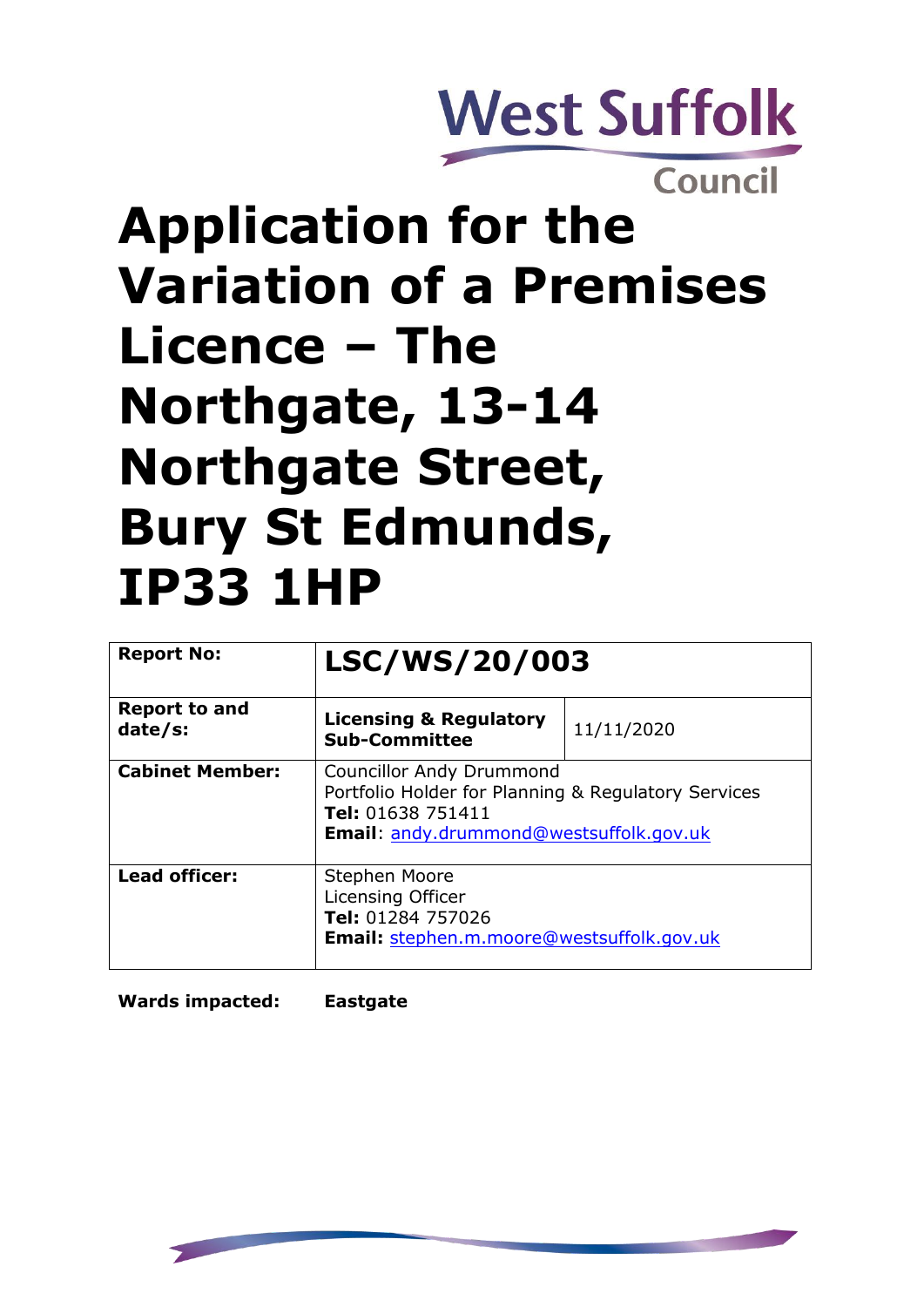**Recommendation: It is recommended that, in determining the application with a view to promoting the licensing objectives in the overall interests of the local community, Members give appropriate weight to, the steps that are appropriate to promote the licensing objectives; West Suffolk Council's Statement of Licensing Policy; Guidance issued under section 182 of the Licensing Act 2003; the representations attached to this report, and any further relevant information presented to the Sub-Committee on the day of the hearing**

**The steps may be:**

- **(a) Grant the licence, subject to such conditions as are consistent with the operating schedule accompanying the application, modified to such extent as the Authority considers necessary for the promotion of the licencing objectives; or**
- **(b) Exclude from the scope of the licence any of the licensable activities to which the application relates, or**

<u> Barat (Barat de </u>

**(c) Reject the application**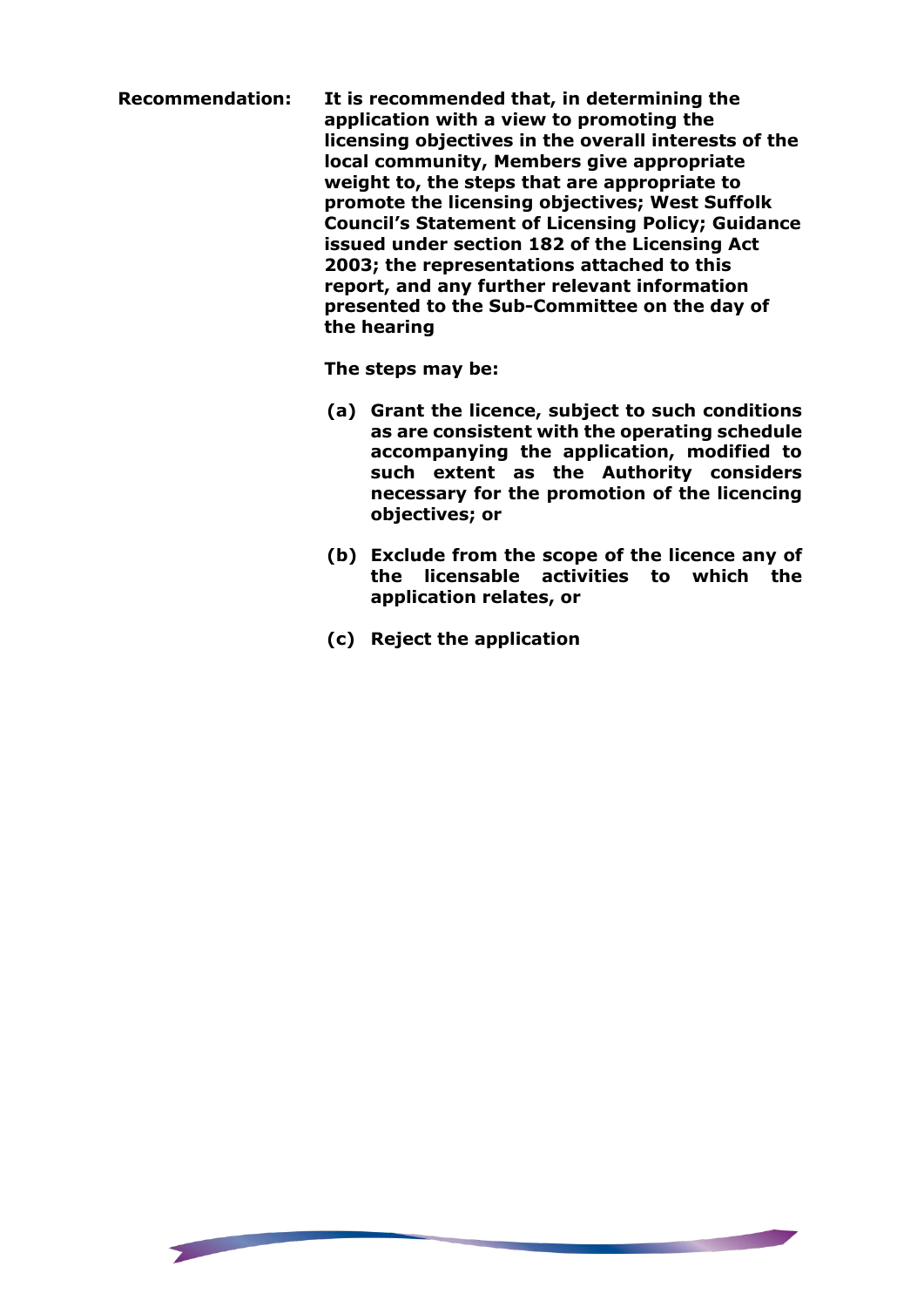## **1. Background / Context**

- 1.1 An application for the Variation of a Premises Licence, made under the Licensing Act 2003, was received and accepted by the Licensing Authority on 18 September 2020. The application form and associated plan are attached as **Appendix 1** and **Appendix 2** respectively.
- 1.2 The application, made by Chestnut Inns Ltd, proposes through the application to remove certain conditions imposed by committee on original application

### **Annex 3 - Conditions attached after a hearing by the licensing authority**

- 1. The outside areas are to be vacated by 9.00pm every evening.<br>2. No tents or marquees are to be erected in the outside area.
- 2. No tents or marquees are to be erected in the outside area.<br>3. The car park shall be closed between 11.00pm and 07.30am
- The car park shall be closed between 11.00pm and 07.30am every day.

On this application the licence holder wishes to remove Annex 3 conditions 1 & 2

- 1.3 The Licensing objectives which must be actively promoted by the applicant/holder of any Premises Licence issued under the Licensing Act 2003 are as follows;
	- The Prevention of Crime & Disorder
	- Public Safety
	- Prevention of Public Nuisance
	- Protection of Children from Harm
- 1.4 A statutory 28 day consultation period started on 18 September 2020 and ended on 16 September 2020. This enabled Responsible Authorities and 'Other Persons' to make representations towards the application. 'Other Persons' includes any individual, body or business whether or not they live in the vicinity.
- 1.5 The details of the application were published in the local newspaper, displayed on the exterior of the premises, and advertised on the Council's website during the consultation period, as per the regulations.
- 1.6 Representations were received from a number of parties and responsible authorities
- 1.7 A total of 5 persons in 2 representations were received by the Licensing Authority from 'Other Persons' within the statutory time frame, resulting in the necessitation of this hearing. The details of the representations are attached as **Appendix 3**.

#### **2. Proposals**

2.1 Members should seek to focus the hearing on the steps considered appropriate to promote the particular licence objective or objectives that have given rise to the specific representation and avoid straying into undisputed areas.

<u>The Company of the Company of the Company of the Company of the Company of the Company of the Company of the Co</u>